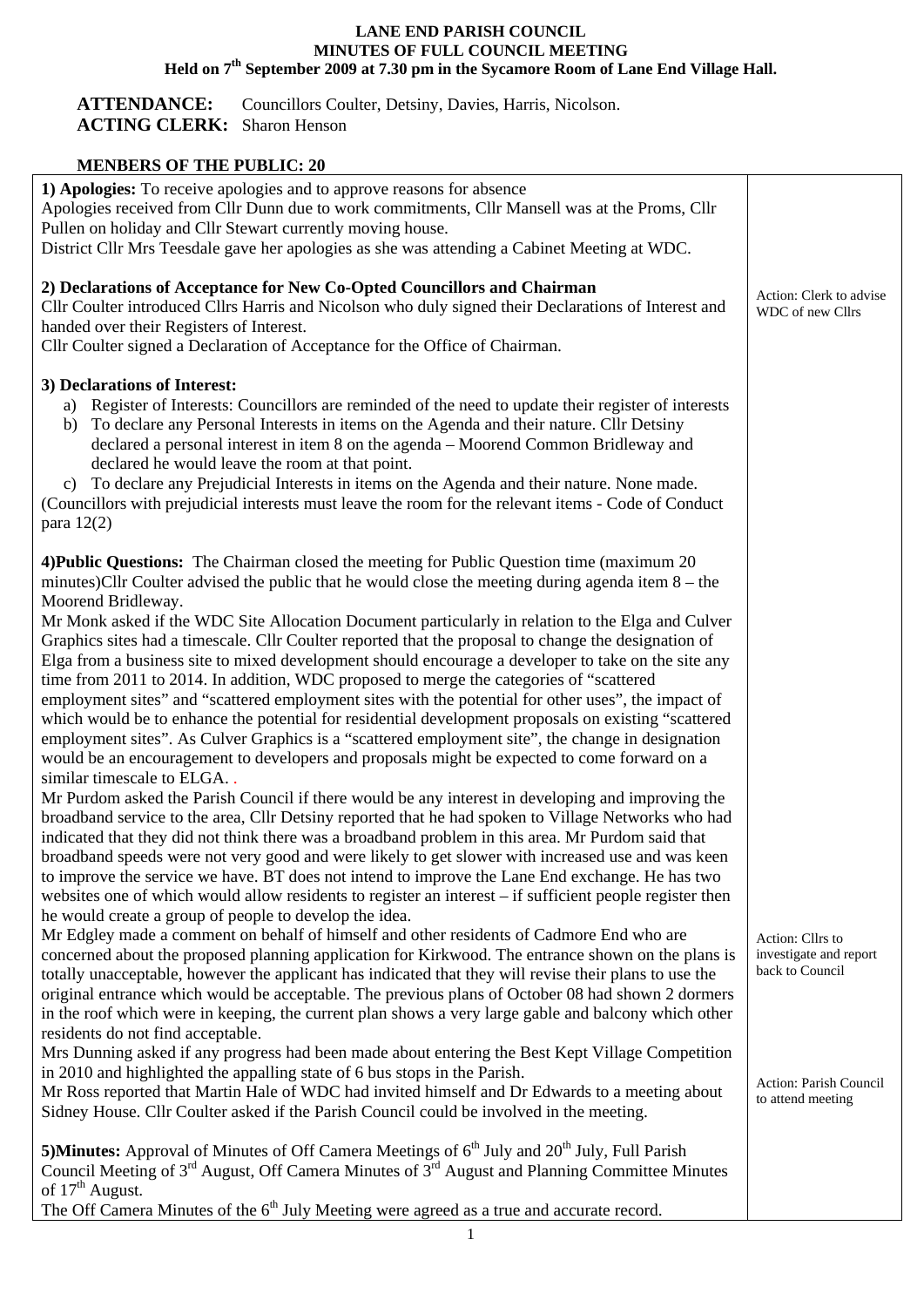| The Off Camera Minutes of the 20 <sup>th</sup> July were agreed as a true and accurate record.<br>The Full Parish Council Meeting Minutes of $3rd$ August were agreed as a true and accurate record.<br>The Off Camera Minutes of the $3rd$ August were agreed as a true and accurate record.<br>The Minutes of the Planning Committee of the $17th$ August were agreed as a true and accurate record.                                         |                                                              |
|------------------------------------------------------------------------------------------------------------------------------------------------------------------------------------------------------------------------------------------------------------------------------------------------------------------------------------------------------------------------------------------------------------------------------------------------|--------------------------------------------------------------|
|                                                                                                                                                                                                                                                                                                                                                                                                                                                |                                                              |
| 6) Action point review: To agree those actions discharged &carried forward.<br>The Acting Clerk read through the Action Point summary to see if any items could be updated.<br>The Acting Clerk reported that Cllr Mrs Teesdale had received correspondence from the business<br>community about the lack of parking facilities in the village. She had been advised that a report<br>would be produced for discussion at the October meeting. | Action: October<br>Agenda                                    |
| Cllr Detsiny reported that he had attended several meetings in connection with the Street Dreams<br>report and it was hoped that a presentation would be made to the Parish Council before Christmas<br>covering what was needed and what costs were involved.<br>The Youth and Community Centre lease has been signed.                                                                                                                        | Action:<br>December Agenda                                   |
| Cllr Coulter confirmed those items discharged, amended, those to be carried forward and items to be<br>added.                                                                                                                                                                                                                                                                                                                                  |                                                              |
| 7) Finance:                                                                                                                                                                                                                                                                                                                                                                                                                                    |                                                              |
| i) - Approval of payment of Accounts for September 09                                                                                                                                                                                                                                                                                                                                                                                          |                                                              |
| Cllr Coulter confirmed all the papers that were for consideration. Council resolved the expenditure<br>for the month unanimously. Cllr Nicolson felt that the Parish Council should reconsider their method<br>of Financial Management/Reporting.                                                                                                                                                                                              | Action: Cllrs to review<br>Financial<br>Management/Reporting |
| ii)Consideration of a report on Spending Surplus Funds and to review expenditure against budget to                                                                                                                                                                                                                                                                                                                                             |                                                              |
| date<br>The report prior had been issued to Councillors prior to the meeting. It was summarised by saying                                                                                                                                                                                                                                                                                                                                      |                                                              |
| that the Parish Council's finances were extremely healthy due to recent legal actions and that,                                                                                                                                                                                                                                                                                                                                                |                                                              |
| providing none of these surplus funds is spent, $£140 - 150,000$ should be in the bank at the end of the                                                                                                                                                                                                                                                                                                                                       |                                                              |
| financial year and this is before we have set the $2010/2011$ precept. Four options where presented<br>from doing nothing to taking on a major project                                                                                                                                                                                                                                                                                         |                                                              |
| It was agreed to set up a small group of three Councillors and two members of the public to consider                                                                                                                                                                                                                                                                                                                                           | Action: Group of three<br>Cllrs and two members              |
| the options for utilizing this money for the maximum benefit to the community. Cllrs Nicolson and                                                                                                                                                                                                                                                                                                                                              | of the public to be                                          |
| Coulter put their names forward. It was pointed out that the sum may seem very large but if a major                                                                                                                                                                                                                                                                                                                                            | formed.                                                      |
| project were to be undertaken this amount of money would be very easily utilised.<br>Cllr Coulter closed the meeting for the public to give some ideas on using the funds. Ideas such as:                                                                                                                                                                                                                                                      |                                                              |
| Youth/LESA; Village Car Parking - enforcement; footpath from Edmonds Parade to the village.                                                                                                                                                                                                                                                                                                                                                    |                                                              |
| Cllr Coulter re-opened the meeting                                                                                                                                                                                                                                                                                                                                                                                                             |                                                              |
| Councillors agreed that options $3 \& 4$ were the way forward and would consider the above<br>suggestions as well as Best Kept Village also a suggestion to purchase a Speed Indicator Device.                                                                                                                                                                                                                                                 |                                                              |
| Cllr Coulter closed the meeting                                                                                                                                                                                                                                                                                                                                                                                                                | Action: Cllrs to produce<br>a list of potential              |
| Mrs Dunning suggested that the newly designed vandal proof bus shelters would be a good                                                                                                                                                                                                                                                                                                                                                        | projects and submit to                                       |
| investment.<br>Cllr Coulter re-opened the meeting                                                                                                                                                                                                                                                                                                                                                                                              | Acting Clerk.<br>Members of public to                        |
| Cllr Coulter asked that Councillors should produce a list of ideas and submit to the Acting Clerk and                                                                                                                                                                                                                                                                                                                                          | submit names to Acting                                       |
| members of the public interested in sitting on the committee should contact the Acting Clerk.                                                                                                                                                                                                                                                                                                                                                  | Clerk                                                        |
| 8) To consider a report on the proposed Moorend Common Bridleway<br>Cllr Detsiny left the room.                                                                                                                                                                                                                                                                                                                                                |                                                              |
| The proposal had been developed and produced by the Moorend Common Wardens. The Parish<br>Council had received an objection from one member of the public.                                                                                                                                                                                                                                                                                     |                                                              |
| The proposal was:                                                                                                                                                                                                                                                                                                                                                                                                                              |                                                              |
| i) To realign the existing bridleway.<br>ii) Initially to change from Permissive to Definite, however BCC has agreed to continue with funding                                                                                                                                                                                                                                                                                                  |                                                              |
| and keep it Permissive.                                                                                                                                                                                                                                                                                                                                                                                                                        |                                                              |
| iii) To surface the section between Woodpeckers and White Cottage.                                                                                                                                                                                                                                                                                                                                                                             |                                                              |
| The total cost would be £4,800 funded by £1200 from the Chilterns Conservation Board, £1000 from                                                                                                                                                                                                                                                                                                                                               |                                                              |
| the Parish Council and the balance by Bucks County Council<br>Cllr Coulter closed the meeting                                                                                                                                                                                                                                                                                                                                                  |                                                              |
| Residents stated that they had not seen the report therefore it was difficult to comment upon. The                                                                                                                                                                                                                                                                                                                                             |                                                              |
| Wardens stated that they had been communicating with residents over a period of time. Residents felt                                                                                                                                                                                                                                                                                                                                           |                                                              |
| that the decision was being pushed forward to meet the CCB's funding deadline of 10 <sup>th</sup> September.                                                                                                                                                                                                                                                                                                                                   |                                                              |
| There was concern that BCC could force Lane End Parish Council to make a bridleway definitive                                                                                                                                                                                                                                                                                                                                                  |                                                              |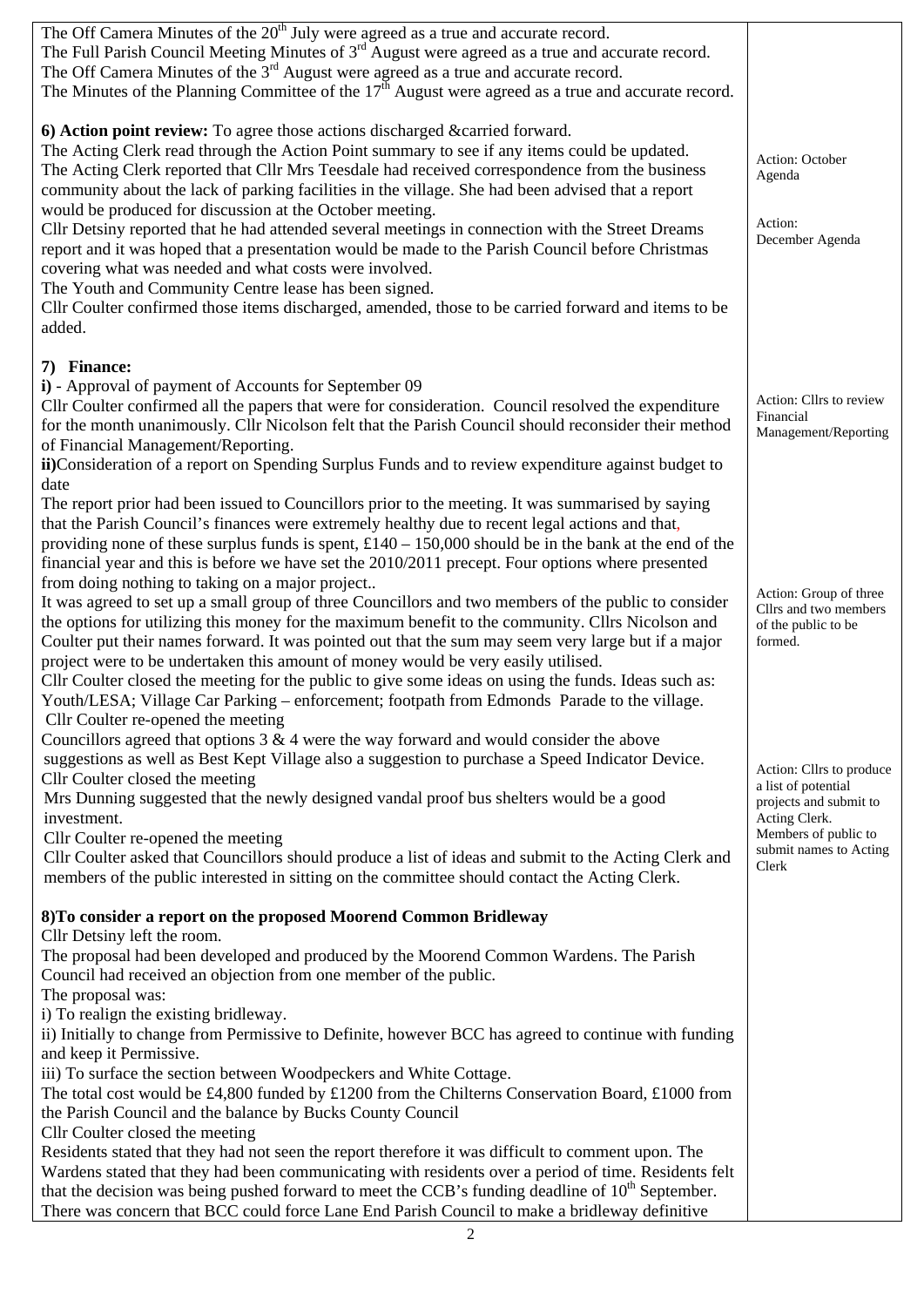| when it was not their land.<br>Concerns that this would currently be for the benefit of one horse rider and concerns about multi use<br>and the safety of children/cyclists with vehicles and that it would cut a 5m swathe through the                                                                                                                                                                                                                                                                                                                                                                                                                                                                                                                              |                                                                                                     |
|----------------------------------------------------------------------------------------------------------------------------------------------------------------------------------------------------------------------------------------------------------------------------------------------------------------------------------------------------------------------------------------------------------------------------------------------------------------------------------------------------------------------------------------------------------------------------------------------------------------------------------------------------------------------------------------------------------------------------------------------------------------------|-----------------------------------------------------------------------------------------------------|
| spinney.<br>Councillors should visit the site to see the issues raised.<br>An alternative bridleway was suggested.<br>The Commons Wardens stated that the spinney would have to be cleared regardless of the bridleway<br>project and if it was a permissive bridleway the landowner can deny access to cyclists. It was<br>suggested that we request the money and if it is decided not to pursue the project we could advise<br>CCB accordingly.<br>Cllr Coulter re-opened the meeting<br>Councillors gave their individual views on the subject and it was resolved to carry out a site visit and<br>to request the funds and ask Mr Osborn to cost out the suggested alternative route and bring the<br>matter back to Council before making any final decision. | Action: Cllrs to have a<br>site visit. Mr Osborn to<br>produce report and cost<br>alternative route |
| 9) Easement Request: To agree to the request for an Easement for Pond Cottage and to sign the<br>Easement document for White Cottage<br>The White Cottage easement was signed by the Chairman and Acting Clerk<br>Councillors resolved to agree to the request for an Easement for Pond Cottage and this was signed<br>accordingly by the Clerk and will be sent to the Parish Councils solicitors for verification.                                                                                                                                                                                                                                                                                                                                                 | Action: Acting Clerk to<br>send to PC's solicitors                                                  |
| 10) Wycombe District Council Consultation on Site Allocations: to receive further information<br>Our initial response was submitted on time. Dr Edwards raised the proposal to have a plot of land<br>between Sidney House and Pusey Way taken out of the Green Belt and AONB. This would enhance<br>the potential of the Sidney House site for developers and a development would only be permitted if a<br>sound barrier was constructed. This would benefit neighbouring properties. The land does not<br>currently enhance the AONB.                                                                                                                                                                                                                             |                                                                                                     |
| Cllr Coulter closed the meeting<br>Mr Osborn reported that the Chilterns Conservation Board would not have any objections as long as<br>any development was designed to The Chilterns Building Design Guide<br>Cllr Coulter re-opened the meeting                                                                                                                                                                                                                                                                                                                                                                                                                                                                                                                    |                                                                                                     |
| Councillors agreed that the sound barrier would benefit local people as would the creation of more<br>homes in the community and development of the Sidney House site.<br>It was resolved to support the proposal and submit a further response to WDC accordingly.                                                                                                                                                                                                                                                                                                                                                                                                                                                                                                  | Action: Submit an<br>addendum to original<br>response to WDC                                        |
| 11) Report on the Rural Forum from Cllr Mansell<br>The report had been submitted to the Chairman                                                                                                                                                                                                                                                                                                                                                                                                                                                                                                                                                                                                                                                                     |                                                                                                     |
| 12) Clerk's Report: including Correspondence and Reports received. List as pre-reading, which are<br>available for inspection from the Clerk on request.<br>Actions $1 - 22$ noted.                                                                                                                                                                                                                                                                                                                                                                                                                                                                                                                                                                                  |                                                                                                     |
| Item 4 – Handleton Common sign has been reported to Highways on Call and WDC<br>Item10 – new litter picker purchased and Cllr Pullen visited the Playing Field to investigate problems<br>with rubbish bin and the litter being burnt.<br>Item17. Broken seat – repairs have been organised                                                                                                                                                                                                                                                                                                                                                                                                                                                                          |                                                                                                     |
| Item 21-4 Panleigh Cottages reported to Planning Enforcement<br>Item 22 – BCC has confirmed that they will supply the salt bins requested                                                                                                                                                                                                                                                                                                                                                                                                                                                                                                                                                                                                                            | Action: October agenda                                                                              |
| 13) Invitations to Meetings and Events received: To confirm attendees.<br>The Acting Clerk highlighted events on the list for Councillors to attend. Councillors to obtain further<br>information from Acting Clerk.                                                                                                                                                                                                                                                                                                                                                                                                                                                                                                                                                 |                                                                                                     |
| 14) Councillors reports and items for future agenda:<br>Cllr Detsiny reported that the advertisement for the new Clerk had appeared in the Bucks Free Press<br>and so far, 12 people had shown an interest. The closing date is the 18 <sup>th</sup> September. A short list<br>should be available by the October Parish Council meeting.                                                                                                                                                                                                                                                                                                                                                                                                                           |                                                                                                     |
| 15) Planning:<br>$09/06588/CTREE - 1$ The Square, Church Road – remove 2 sycamore trees – no objection as                                                                                                                                                                                                                                                                                                                                                                                                                                                                                                                                                                                                                                                            |                                                                                                     |
| long as the WDC arboriculturist has no objections<br>09/06589/CTREE - Bakers Piece, Church Path - fell 1 silver birch - no objection as long as the                                                                                                                                                                                                                                                                                                                                                                                                                                                                                                                                                                                                                  |                                                                                                     |